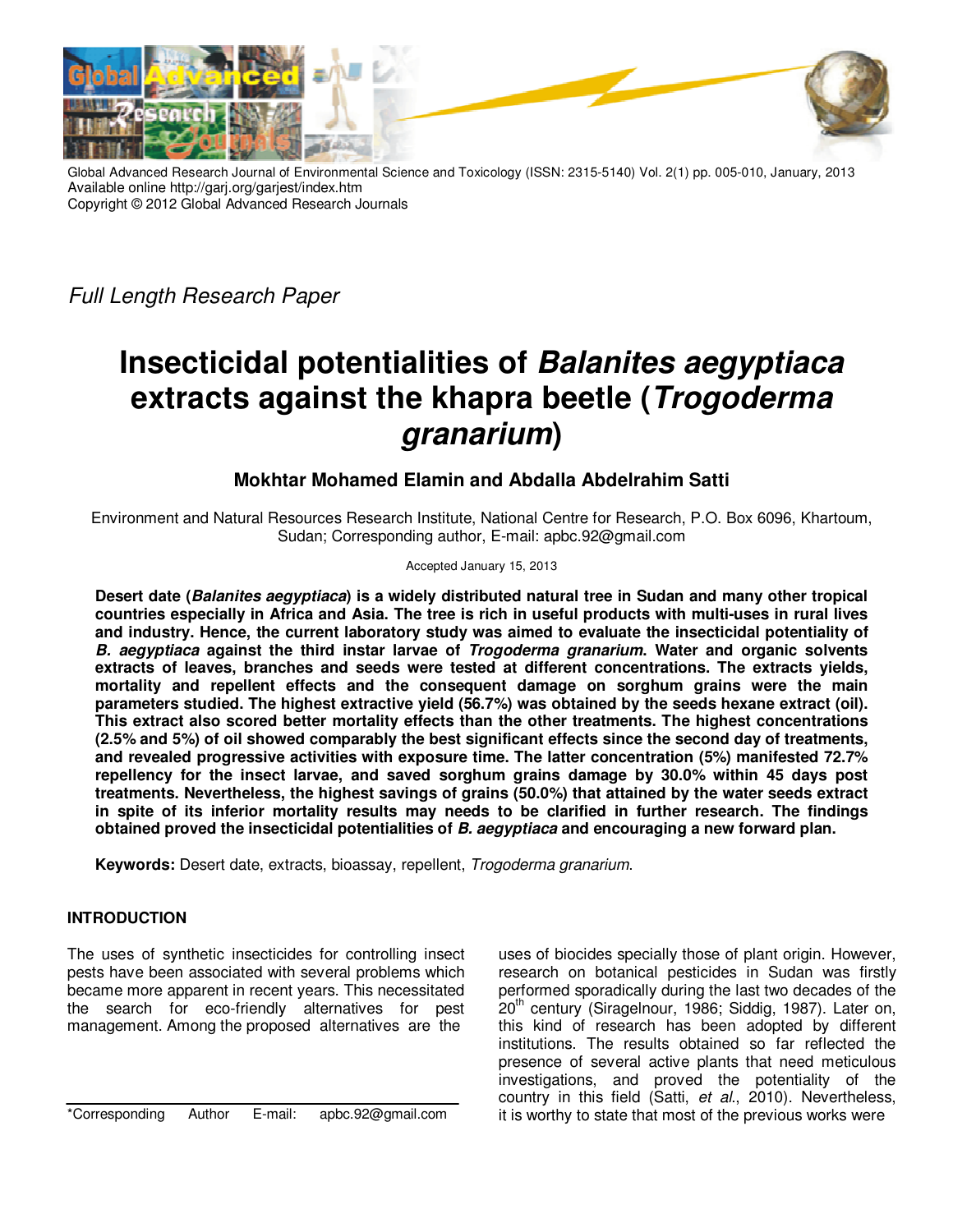concentrated mainly on neem tree (Azadirachta indica) as one of the most active plants studied (Yousif and Satti, 2008). Hence, screening of other indigenous plants is urgently looked-for.

Desert date (Balanites aegyptiaca (L.) Del.), of the family Balanitaceae, is one of the prevailing natural trees in Sudan and many tropical countries in Africa and Asia (Vogt, 1995; El Ghazali et al., 2004). It is an evergreen tree adapted to various climatic conditions especially in arid regions with extremely high temperatures and scarce water; thus it was advised to be promoted for combating desertification (Gour and Kant, 2012). So, the tree is widely distributed in the Sudan under rainfall of less than 1000mm, with higher occurrence in zones of 200 – 800mm (Badi et al., 1989). The flowering time generally occurs during November – April, while the fruiting takes places during December – July (El Amin, 1990; El Ghazali et al., 1994; Bein et al., 1996). The fruit yield was estimated to be about 100 to 150 kg/ tree/ annum. This tree is rich in medicinal ingredients such as diosgenin, and contains other useful products with multi-uses in rural lives and industry. Among such useful products, high level of oil (30-60%) can be extracted from seeds with valuable application as cooking oil as well as biofuel (Hall and Walker, 1991; Khidir, 1997; Chapagain et al., 2009). Secondary metabolites like rotenone, coumarin, bergopin, steroids yamogenin and the flavonoids isorhamntetin-3-rutinoside and 3-rhamnoglactoside were detected in different parts of the tree (El Ghazali, et al., 1997). Also, *B. aegyptiaca* is named as an African-Asian saponin-producing plant due to its high constituent of saponin compounds. These multiple chemicals have proved different biological activities including molluscicidal, mosquitocidal and insect antifeedant properties, besides other industrial uses (Hall and Walker, 1991; Osman et al., 2003; Wiesman and Chapagain, 2003; Chapagain and Wiesman, 2005).

Therefore, preliminary laboratory studies were carried out to evaluate the insecticidal potentialities of B. aegyptiaca against the third instar larvae of Trogoderma granarium Everts (Coleoptera: Dermestidae), as one of the major economic store pests in Sudan. Different extracts of the plant were assessed for their mortality and repellent effects on the pest, and the consequent damage on sorghum grains.

# **MATERIALS AND METHODS**

# **Collection and preparation of plant materials**

Mature desert date (B. aegyptiaca) fruits (Laloub) were collected from naturally grown trees at Ommarrahi area, North of Omdurman city, during December 2009 and January 2011. The seeds kernels were released from such fruits using a mortar and a pistil. On the other hand,

leaves and branches were picked from a desert date tree at Khartoum city in 2009, and dried under shade. One day before the extraction process, all samples were pulverized into fine powders using an electric blender (Moulinex). The resultant powders were kept in dark bottles (size 250 ml) until being extracted.

### **Preparation of plant extracts**

Three solvents (viz., hexane, ethyl acetate and methanol) were used successively in a soxhlet apparatus to extract the apolar (oil), intermediate and polar compounds in desert date seeds, respectively. Upon completion of each extraction round, the filtrate was air dried and reextracted successively by the next solvent, in the same way. However, the leaves and branches samples were extracted only with ethyl acetate and methanol in the same sequence. All extracts were kept separately in dark bottles and placed in a refrigerator until used. However, any plant sample was re-weighed at the end of each extraction step so as to determine the percentages of the extracted materials in relation to samples weights. Moreover, the extract obtained was also weighed for more confirmation.

Water extraction was done for all the three parts (seeds, leaves and branches) of the desert date. Powders of the previous parts were prepared one day before the start of each experiment. Accordingly, the amount of powder needed from each sample was weighed in a conical flask where a half volume of water was added, mixed thoroughly with a glass rod and allowed to stand overnight. In the next day the mixture was agitated manually for few seconds before filtration, using fine mesh. The volume of the extract was completed with water to attain the highest concentration (5%w/v) indicated for the study. Consequently, the other concentrations (2.5 and 1.25% w/v) were prepared through serial dilutions.

# **Preparation of treatments and test insects**

Preparation of treatments was performed as a pre-step for biological assays in each experiment. Therefore, the intended organic extracts were firstly diluted with water to prepare the highest extract concentration (5%v/v). However, in case of oil extract, 0.1% liquid soap was added as an emulsifier. The other concentrations (2.5 and 1.25%) were prepared by serial dilutions with water. On the other hand, the three rates of water extracted materials were prepared on the same day following the extract preparation as shown previously. The different extracts concentrations were thus ready to be evaluated in bioassay experiments. So, the concentration which reflected the best mortality performance in the first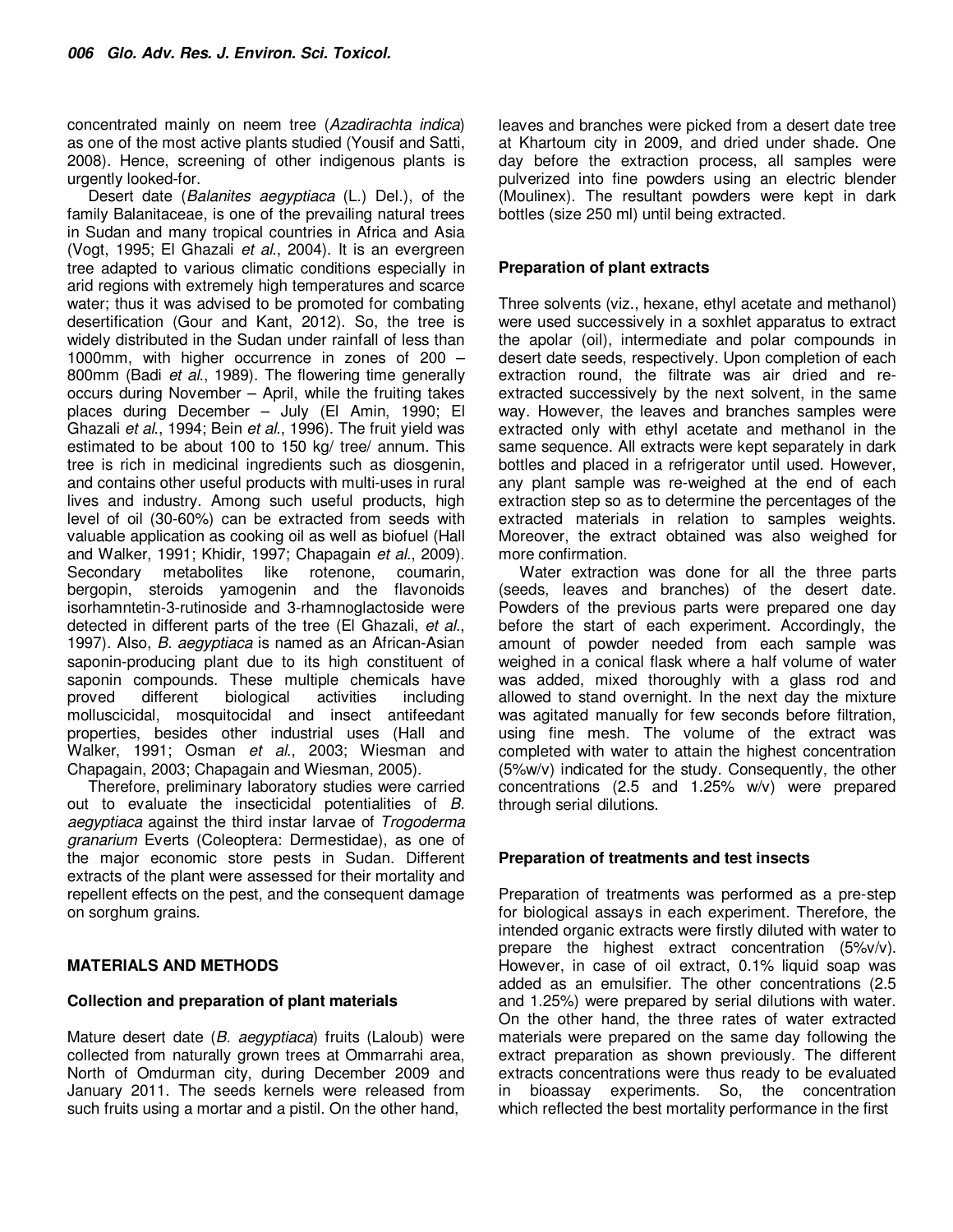experiment was selected for the second experiment to test its repellent effect.

The number of larvae  $(3<sup>rd</sup>$  instar) allocated for each experiment was segregated from a culture of khapra beetle found already preserved at the Laboratory of Botanical Pesticides, Environment and Natural Botanical Pesticides, Environment and Natural Resources Research Institute (ENRRI), Khartoum.

#### **Evaluation of mortality and repellent effects**

A laboratory experiment was conducted in March 2010 to compare the insecticidal actions (mortality effects) of the previously prepared treatments against the  $3<sup>rd</sup>$  instar larvae of  $\overline{T}$ . granarium, as test insects. However, the means room temperatures (maximum and minimum) and relative humidity were recorded for the study period.

The experiment was executed in Petri dishes. According to the number of treatments, each 10g of clean sound sorghum (S. bicolor) grains were treated with one of the different extracts concentrations, replicated four times, left for five minutes to dry, and then placed into the Petri dishes. Ten  $3^{rd}$  instar larvae of T. granarium were introduced in each Petri dish, including two controls (untreated + liquid soap 0.1%), and covered. The experiment was assigned in a Completely Randomized design. However, inspections of the Petri dishes were carried out periodically on the  $2<sup>nd</sup>$ ,  $7<sup>th</sup>$ ,  $14<sup>th</sup>$  and  $21<sup>st</sup>$  day following treatments, so as to record the number of dead insects and other observations. This allowed to evaluate the knock down and delayed effects of different treatments. Data analysis was carried out and means separation was performed using Duncan's Multiple Range Test.

The best desert date treatment (i.e., 5% seeds hexane extract) that achieved from the mortality experiment was selected for a repellent test against the same pest in a second experiment (April 2011). A locally made repellent apparatus (Satti and Elamin, 2012) that prepared according to Berndt (1963) was used. Sorghum grains treated with 5% desert date seeds hexane extract, in addition to the untreated control were placed randomly in the peripheral holes of the repellent apparatus. A number of 200 larvae ( $3<sup>rd</sup>$  instar) of T. granarium were introduced in a Petri dish located in the central hole of the platform, then closed by a glass cover provided with a glass rod fitted into the top opening cover of the equipment. After a moment, the glass rod was pulled up to permit releasing of the insects. After 24h, the number of insects detected in each peripheral hole was recorded. This trial was repeated three times in subsequent days, as replicates. The data was analyzed to calculate the attractancy or repellency effect of the treatment according to Leonard and Ehrman (1976) formula, as shown below:

 $A = \frac{NO - Nb}{N}$  $Nt$ 

Where;  $A =$  attractancy (+) or repellency (-); No = number of insects in the test hole;  $Nb = number$  of insects in the control hole;  $Nt = th$ e total number of insects in both holes.

The output of this equation ranges from  $+1$  (100%) attractant) to -1(100% repellent) when compared to the control.

#### **Weight loss of sorghum grains**

Weight loss of sorghum grains according to larval damage during the insecticidal bioassay experiment was calculated for two selected extracts (leaves water extract 5% and seeds hexane extract 5%), which reflected the highest mortalities, besides the control (untreated sorghum grains). Evaluation of damaged grains was carried out 45 days following the treatments. Firstly, the insect larvae were removed from Petri-dishes, then the infested grains were subjected to sieving to get rid of cast skin, grain dust, insect excretion and other debris occurred due to insect feeding and development. Lastly, Petri-dishes contents (sorghum grains) were weighed again for calculating the percentages of damaged grains based on the initial weights (10g/dish).

#### **RESULTS AND DISCUSSION**

#### **Extraction yields of plant samples**

The results of extraction yields of the studied samples were explained in Table (1). It is clear that, hexane extract (oil) gave the highest significant yield (56.7%) of all extracts. Methanol extracts revealed significantly higher yields than those of ethyl acetate, and in all cases seeds extracts were richer than the leaves. The results of seeds extracts suggested that the content of apolar materials was quantitatively higher than the polar compounds, while the intermediate compounds were the lowest. The oil level detected in this study agreed with Hall and Walker (1991) who reported that desert date seeds contain about 30 – 60% oil. Although, studies on this tree is very scanty in Sudan, the current level of oil obtained was nearly equal to the maximum limit of the range (40 – 55%) recorded by Khidir (1997). However, as reported by Elfeel (2010), the oil content in kernels of desert date generally differs according to the location. But, such quantitative levels may not always correspond to levels of bioactivities (Elamin and Satti, 2012).

#### **Insecticidal effects of botanical treatments**

The mean (maximum and minimum) temperature and relative humidity recorded for the laboratory during the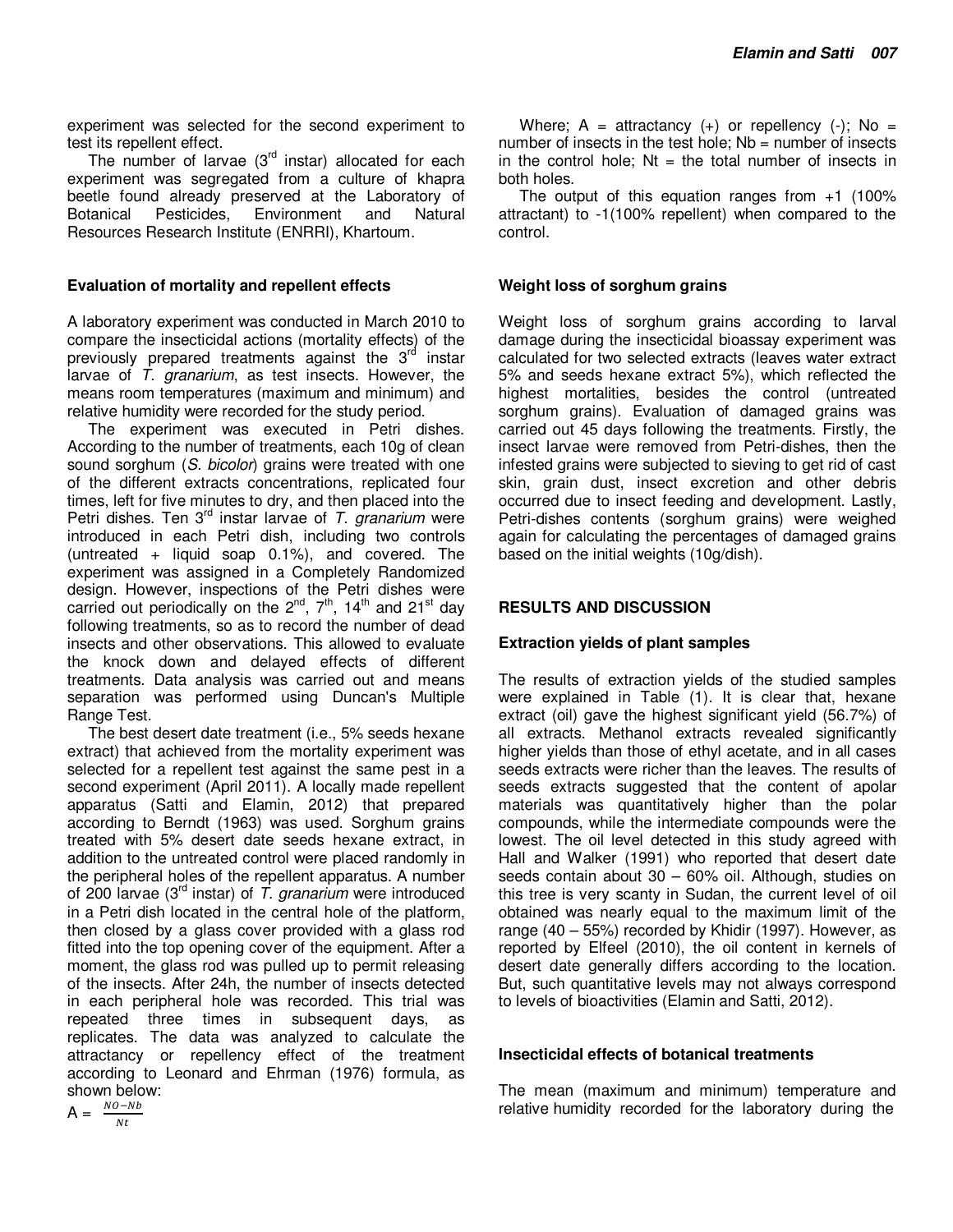$\overline{a}$ 

| <b>Plant samples</b>        | Extracted materials per 20 g |      |
|-----------------------------|------------------------------|------|
|                             | Mean±S.E.                    | (%)  |
| DD-S. hexane extract        | $11.3 \pm 0.1a$              | 56.7 |
| DD-S. ethyl acetate extract | $03.2 + 0.1e$                | 16.0 |
| DD-S. methanol extract      | $06.6 + 0.1b$                | 32.8 |
| DD-L. ethyl acetate extract | $02.3 + 0.01$                | 11.6 |
| DD-L. methanol extract      | $05.2 \pm 0.1c$              | 25.8 |
| DD-B. ethyl acetate extract | $04.5 + 0.1d$                | 22.4 |
| $C.V. \%$                   | 1.8                          |      |

**Table 1.** Yields of materials extracted from different parts of desert date (Balanites aegyptiaca), using water and organic solvents.

DD-S.= desert date seeds; DD-L.= desert date leaves; DD-B. = desert date branches;

Table 2. Mortality of Trogoderma granarium 3<sup>rd</sup> instar larvae fed on sorghum grains treated with different extracts of desert date (Balanites aegyptiaca), during March 2010.

| <b>Treatments</b>         | Mortality percent means (±S.E.) at different intervals |                    |                     |                     |
|---------------------------|--------------------------------------------------------|--------------------|---------------------|---------------------|
|                           | 2 days                                                 | 7 days             | 14 days             | 21 days             |
| DD-L. eth.ac.ext.1.25%    | $0.0 + 0.0$                                            | $10.0 + 0.0$ def   | $15.0 \pm 0.3$ defg | 17.5±0.2cdef        |
| DD-L. eth.ac.ext. 2.5%    | $0.0 + 0.0$                                            | 07.5±0.2def        | 15.0±0.3defg        | 25.0±0.6bcde        |
| DD-L. eth.ac.ext. 5%      | $0.0 + 0.0$                                            | $07.5 \pm 0.2$ def | 25.0±0.3cde         | 25.0±0.3bcde        |
| DD-L. methanol ext. 1.25% | $0.0 + 0.0$                                            | $05.0 \pm 0.3$ def | $10.0 \pm 0.0$ fgh  | $10.0 \pm 0.0$ efg  |
| DD-L. methanol ext. 2.5%  | $0.0 + 0.0$                                            | $10.0 \pm 0.0$ def | $10.0 \pm 0.0$ fgh  | 15.0±0.3 def        |
| DD-L. methanol ext. 5%    | $0.0 + 0.0$                                            | $10.0 \pm 0.0$ def | 25.0±0.3cde         | 27.5±0.2bcd         |
| DD-L. water ext. 1.25%    | $0.0 + 0.0$                                            | $00.0 + 0.0$       | $02.5 \pm 0.2$ gh   | $02.5 \pm 0.2$ fg   |
| DD-L. water ext. 2.5%     | $2.5 \pm 0.2$ ab                                       | 05.0±0.3def        | $10.0 \pm 0.0$ fgh  | $10.0 \pm 0.0$ efg  |
| DD-L. water ext. 5%       | $2.5 \pm 0.2$ ab                                       | 10.0±0.0def        | 22.5±0.2cdef        | 32.5±0.2bc          |
| DD-B. eth.ac.ext. 1.25%   | $0.0 + 0.0$                                            | $10.0 \pm 0.0$ def | $20.0 \pm 0.0$ def  | $20.0 \pm 0.0$ cde  |
| DD-B. eth.ac.ext. 2.5%    | $5.0 \pm 0.3$ ab                                       | 15.0±0.3bcd        | 27.5±0.2bcd         | 27.5±0.2 bcd        |
| DD-B. eth.ac.ext. 5%      | $5.0 \pm 0.3$ ab                                       | 15.0±0.3bcd        | 32.5±0.5abc         | 32.5±0.5bc          |
| DD-B. methanol ext. 1.25% | $0.0 + 0.0$                                            | 05.0±0.3def        | 15.0±0.5defg        | 15.0±0.5def         |
| DD-B, methanol etx, 2.5%  | $0.0 + 0.0$                                            | $10.0 \pm 0.0$ def | $17.5 \pm 0.5$ def  | 22.5±0.6cde         |
| DD-B. methanol ext. 5%    | $2.5 \pm 0.2$ ab                                       | 10.0±0.4def        | 20.0±0.4def         | 27.5±0.5bcd         |
| DD-B. water ext. 1.25%    | $0.0 + 0.0$                                            | 07.5±0.2def        | 15.0±0.3defg        | 17.5±0.2cdef        |
| DD-B. water ext. 2.5%     | $0.0 + 0.0$                                            | $05.0 \pm 0.3$ def | $10.0 \pm 0.0$ fgh  | $12.5 \pm 0.2$ defa |
| DD-B. water ext. 5%       | $2.5 \pm 0.2$ ab                                       | $07.5 \pm 0.5$ def | 20.0±0.0def         | 20.0±0.0 cde        |
| DD-S, hexane ext, 1.25%   | $5.0\pm0.3ab$                                          | 12.5±0.2cde        | $15.0 \pm 0.5$ defg | $15.0 \pm 0.5$ def  |
| DD-S, hexane ext, 2.5%    | $7.5 \pm 0.2a$                                         | 20.0±0.0abc        | 42.5±0.2a           | $47.5 \pm 0.5a$     |
| DD-S. hexane ext. 5%      | $7.5 \pm 0.2$ a                                        | $25.0 \pm 0.3a$    | $42.5 \pm 0.2$ a    | $50.0 + 0.4a$       |
| DD-S. eth.ac.ext.1.25%    | $0.0 + 0.0$                                            | 07.5±0.2def        | $10.0 \pm 0.0$ fgh  | $12.5 \pm 0.2$ defg |
| DD-S. eth.ac.ext. 2.5%    | $2.5 \pm 0.2$ ab                                       | $10.0 \pm 0.4$ def | 15.0±0.5defg        | 15.0±0.5def         |
| DD-S. eth.ac.ext. 5%      | $2.5 \pm 0.2$ ab                                       | $07.5 \pm 0.5$ def | 12.5±0.7efg         | $15.0 \pm 1.0$ def  |
| DD-S. methanol ext. 1.25% | $0.0 + 0.0$                                            | 12.5±0.5cde        | 22.5±0.5cdef        | 25.0±0.5bcde        |
| DD-S. methanol ext. 2.5%  | $0.0 + 0.0$                                            | $10.0 + 0.4$ def   | $20.0 \pm 0.4$ def  | 22.5±0.5 cde        |
| DD-S. methanol ext. 5%    | $5.0\pm0.3ab$                                          | 12.5±0.5cde        | 22.5±0.8cdef        | 25.0±1.0bcde        |
| DD-S. water ext. 1.25%    | $2.5 \pm 0.2$ ab                                       | 05.0±0.3def        | 10.0±0.4fgh         | $10.0 \pm 0.4$ efg  |
| DD-S. water ext. 2.5%     | $2.5 \pm 0.2$ ab                                       | 05.0±0.3def        | 15.0±0.3defg        | 22.5±0.2 cde        |
| DD-S. water ext. 5%       | $2.5 \pm 0.2$ ab                                       | 02.5±0.2ef         | 17.5±0.6def         | 17.5±0.6cdef        |
| Liquid soap 0.1%          | $0.0 + 0.0$                                            | $00.0 + 0.0$       | $00.0 + 0.0h$       | $00.0 \pm 0.0$ g    |
| Control (untreated)       | $0.0 + 0.0$                                            | $00.0 + 0.0f$      | $00.0 + 0.0h$       | $00.0 \pm 0.0$ g    |
| C.V. %                    | 200.3                                                  | 63.4               | 41.2                | 42.5                |

DD-L.= desert date leaves; eth.ac.= ethyl acetate; ext.= extract; DD- B. = desert date branches; DD-S.= desert date seeds.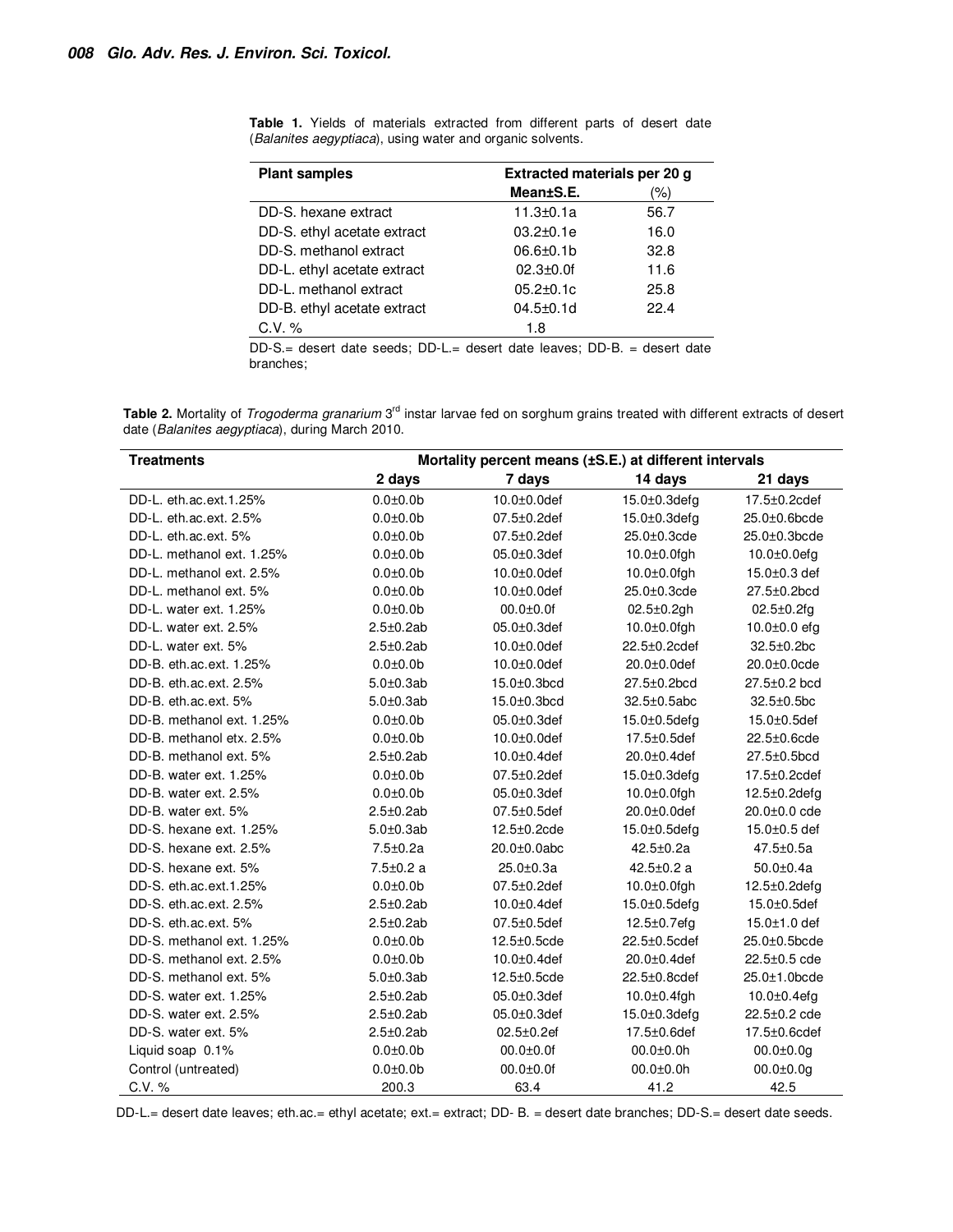| <b>Treatments</b>       | Mean $(\pm S.E.)$ insects/<br>treatment. | <b>Repellency percent</b><br>(%) |
|-------------------------|------------------------------------------|----------------------------------|
| DD-S, hexane extract 5% | $10.0 + 0.0$                             | 72 7                             |
| Control (untreated)     | $63.3 + 5.7a$                            |                                  |
| $C.V. \%$               | 29.1                                     |                                  |

**Table 3.** Repellency percent of desert date (Balanites aegyptiaca) seeds hexane extract (5%) against the 3<sup>rd</sup> instar larvae of *Trogoderma granarium*, during April 2011.

DD-S.= desert date seeds.

Table 4. Sorghum grains damaged by the 3<sup>rd</sup> instar larvae of Trogoderma granarium, after 45 days of treatments with some desert date extracts, during Jan. – Feb. 2011.

| <b>Treatments</b>       | Seeds weight loss |      | <b>Seeds</b><br>weight saved |
|-------------------------|-------------------|------|------------------------------|
|                         | Mean $(\pm S.E.)$ | (%)  | (%)                          |
| DD-L. water extract 5%  | $0.5 \pm 0.0c$    | 05.0 | 50.0                         |
| DD-S. hexane extract 5% | $0.7 \pm 0.0$ b   | 07.0 | 30.0                         |
| Control                 | 1.0±0.1a          | 10.0 | -                            |
| C.V. %                  | 10.5              |      |                              |

DD-L.= desert date leaves; DD-S.= desert date seeds.

study period were,  $(29.0 \pm 1.4 C^{\circ})$  and  $28.3 \pm 1.4 C^{\circ}$  and  $(31.0\pm3.9\%$  and  $28.3\pm4.3\%)$ , respectively. The mortality effects of treatments on the  $3^{rd}$  instar larvae of T. granarium are shown in Table (2). The tested extracts manifested more or less variable results throughout the course of the experiment when compared with controls. Regarding leaves extracts, no significant differences were obtained between all concentrations and the controls until the  $7<sup>th</sup>$  day of treatments. At the 14<sup>th</sup> day interval the three concentrations of ethyl acetate and the highest concentration (5%) of both methanol and water extracts showed significant results. The latter (water) extract gave the best result (32.5±0.2% mortality) after 21 days of treatments. Similarly, branches extracts also started to show significant larval mortalities after two weeks (14 days) of treatments. Ethyl acetate extract reflected the best treatment up to the  $3^{rd}$  week, where the 5% concentration exerted the highest mortality mean (32.5±0.5%).

However, the desert date seeds seemed to be the most potent investigated components of the plant. Besides, methanol, ethyl acetate and water extracts, hexane extract represents an additional important fraction obtained from seeds due to the high oil content in the seeds kernels. Such oil showed significant mortality effect since the first count (48h). It also significantly surpassed all other treatments during the subsequent investigation intervals. The larval mortality rates due to the oil treatments increase progressively with exposure time and concentration. Therefore, the experiment revealed the

highest mortality mean by the 5% seeds hexane extract during all counts, but without significant differences from the medium concentration (2.5%) of seeds hexane extract. Therefore, such high oil constituent in desert date seeds was considered as an added value to its highest biological activities against the pest. This is important for commercial production of natural insecticides. However, the results also proved that the added liquid soap (0.1%) had no apparent effect on the larvae.

Table (3) shows the repellency effect of seeds hexane extract (5%) of desert date on the  $3<sup>rd</sup>$  instar larvae of T. granarium, as the best performed treatment in the previous bioassay experiment. Highly significant repellency percent (72.7%) was obtained by this treatment compared to the control. Moreover, this extract also reduced sorghum grains damage significantly after 45 days, compared with the untreated control (Table 4). Although, the leaves hexane extract had induced significantly lower mortality effect than the seeds hexane extract, it showed significantly better gains savings (50%) than the latter seeds extract (30%). Since very meager research data is available on these aspects, no clear reasons were known. However, it can be stated that water extract may be richer in active principles with antifeedant and/or repellent properties rather than stomach toxicity action against the pest. These aspects need to be clarified in future investigations.

Generally, B. aegyptiaca was reported to contain various classes of secondary metabolites with different biocidal effects (Hall and Walker, 1991; El Ghazali, et al.,